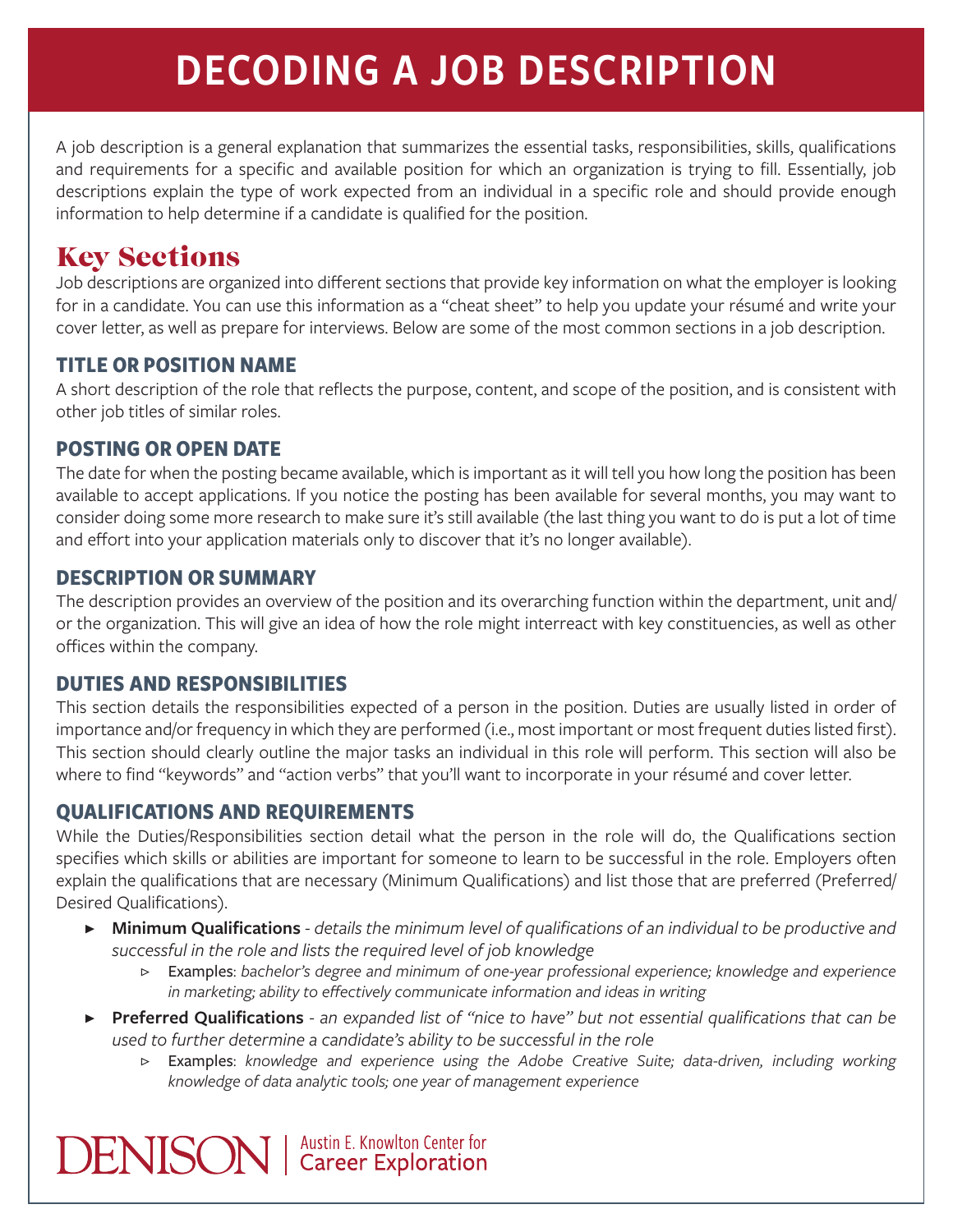| <b>Example Job Description</b>                                                                                                                                                                                                                                                                                                                                                                             |                                                                                                                                                                 |
|------------------------------------------------------------------------------------------------------------------------------------------------------------------------------------------------------------------------------------------------------------------------------------------------------------------------------------------------------------------------------------------------------------|-----------------------------------------------------------------------------------------------------------------------------------------------------------------|
| <b>Job Title: Marketing Specialist</b><br>Open Date: 07/25/2019 <                                                                                                                                                                                                                                                                                                                                          | Refers to the date the posting became<br>available for people to begin applying.                                                                                |
| Department: Marketing Outreach <                                                                                                                                                                                                                                                                                                                                                                           | Important details about the department                                                                                                                          |
| <b>Reports to: Marketing Director</b>                                                                                                                                                                                                                                                                                                                                                                      | in which this position works, and to<br>whom it will report (i.e., your boss).                                                                                  |
| <b>Description: ←</b>                                                                                                                                                                                                                                                                                                                                                                                      | The description provides an overview<br>of the position and its overarching                                                                                     |
| Big Red, Inc., located in Granville, Ohio creates and implements marketing<br>strategies, conducts extensive market research to promote and build relationships<br>with Denison University and the surrounding communities. Big Red is seeking<br>a Marketing Specialist to oversee and execute the marketing strategies of the<br>company and provide creative input to the organization.                 | function.                                                                                                                                                       |
| <b>Responsibilities: ←</b>                                                                                                                                                                                                                                                                                                                                                                                 | This section lists the position's primary<br>responsibilities and uses keywords to                                                                              |
| <b>Build</b> and manage the company's <b>social media</b> profiles and presence,<br>including Facebook, Twitter, YouTube, Instagram, and additional channels<br>that may be deemed relevant, and know how platforms are best deployed<br>in relevant scenarios<br>Develop, update and maintain various sections of the department's website,<br>including the creation of engaging and informative content | describe specific tasks.                                                                                                                                        |
| Observe and engage in relevant social discussions about our company,<br>$\bullet$<br>competitors, and/or industry, both from existing leads and customers, as<br>well as from new audiences                                                                                                                                                                                                                | <b>Keywords</b>                                                                                                                                                 |
| Coordinate, compile and deliver compelling email campaigns, including<br>monthly digital newsletters                                                                                                                                                                                                                                                                                                       |                                                                                                                                                                 |
| Assist in analyzing marketing data (campaign results, email open and click<br>rates, website traffic, etc.) to help shape future marketing strategies                                                                                                                                                                                                                                                      |                                                                                                                                                                 |
| Collaborate with prominent members of the company, including directors<br>and other marketing professionals to coordinate brand awareness and<br>marketing efforts                                                                                                                                                                                                                                         |                                                                                                                                                                 |
| <b>Explore</b> innovative ways to engage and identify new social networks to reach<br>$\bullet$<br>our target audiences and bring new ideas for content creation to the team                                                                                                                                                                                                                               | Listed in this section are required<br>education, experiences and transferable<br>skills. Note some job descriptions will<br>discern between desired skills and |
| Requirements: <                                                                                                                                                                                                                                                                                                                                                                                            | required skills.                                                                                                                                                |
| Bachelor's degree, preferably in marketing, communications, public                                                                                                                                                                                                                                                                                                                                         |                                                                                                                                                                 |
| relations, or similar field with at least one to two years relevant experience <                                                                                                                                                                                                                                                                                                                           | Experience can be from an internship,<br>student employment position, role in                                                                                   |
| Proven knowledge and experience in marketing                                                                                                                                                                                                                                                                                                                                                               | student organization, etc.                                                                                                                                      |
| Ability to effectively communicate information and ideas to others through<br>digital and print publications, emails and public speaking                                                                                                                                                                                                                                                                   |                                                                                                                                                                 |
| Able to analyze information and propose unique solutions to overcome<br>problems                                                                                                                                                                                                                                                                                                                           | Required Skills & Qualifications                                                                                                                                |
| Capable of working independently and as part of a team                                                                                                                                                                                                                                                                                                                                                     |                                                                                                                                                                 |
| Experience planning and leading initiatives                                                                                                                                                                                                                                                                                                                                                                |                                                                                                                                                                 |
| Working knowledge of market research, surveys and analyzing data                                                                                                                                                                                                                                                                                                                                           | Refers to one of the 8 Career Ready<br>Competencies employers seek in<br>new college hires.                                                                     |
| Proficiency with Microsoft Office products, marketing software (CRM) and<br>applications (web analytics)                                                                                                                                                                                                                                                                                                   |                                                                                                                                                                 |
| Prior experience working with Adobe Creative Cloud Suite (Illustrator,<br>Photoshop, InDesign) a plus                                                                                                                                                                                                                                                                                                      |                                                                                                                                                                 |
| <b>Additional Information: &lt;</b>                                                                                                                                                                                                                                                                                                                                                                        | Pay close attention to any additional<br>information the employer provided                                                                                      |

Submit a résumé, cover letter and list of at least two professional references as a single PDF attachment to the job posting in Handshake.

*information the employer provides. Your ability to follow instructions can be an initial screening tool.*